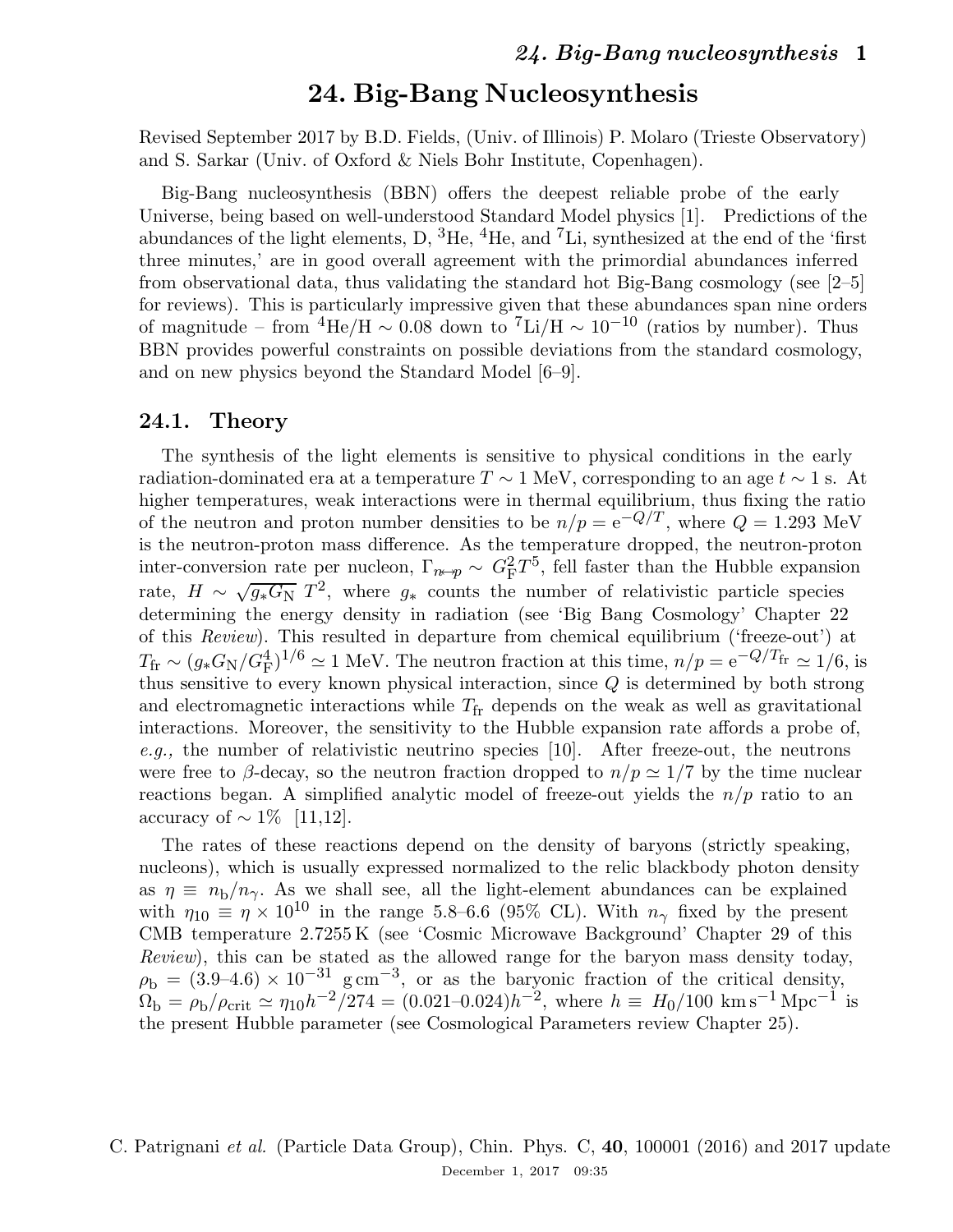The nucleosynthesis chain begins with the formation of deuterium in the process  $p(n, \gamma)$ D. However, photo-dissociation by the high number density of photons delays production of deuterium (and other complex nuclei) until well after T drops below the binding energy of deuterium,  $\Delta_D = 2.23$  MeV. The quantity  $\eta^{-1} e^{-\Delta_D/T}$ , *i.e.*, the number of photons per baryon above the deuterium photo-dissociation threshold, falls below unity at  $T \simeq 0.1$  MeV; nuclei can then begin to form without being immediately photo-dissociated again. Only 2-body reactions, such as  $D(p, \gamma)^3$ He and  ${}^3\text{He}(D, p){}^4\text{He}$  are important because the density by this time has become rather low – comparable to that of air!

Nearly all neutrons end up bound in the most stable light element <sup>4</sup>He. Heavier nuclei do not form in any significant quantity both because of the absence of stable nuclei with mass number 5 or 8 (which impedes nucleosynthesis via  $n^4$ He,  $p^4$ He or  $^4$ He<sup>4</sup>He reactions), and the large Coulomb barriers for reactions such as  ${}^{3}He({}^{4}He, \gamma){}^{7}Li$  and  ${}^{3}He({}^{4}He, \gamma){}^{7}Be$ . Hence the primordial mass fraction of <sup>4</sup>He,  $Y_p \equiv \rho(^4\text{He})/\rho_b$ , can be estimated by the simple counting argument

$$
Y_{\rm p} = \frac{2(n/p)}{1 + n/p} \simeq 0.25 \ . \tag{24.1}
$$

There is little sensitivity here to the actual nuclear reaction rates, which are, however, important in determining the other 'left-over' abundances: D and  $3H$ e at the level of a few times  $10^{-5}$  by number relative to H, and  ${}^{7}\text{Li/H}$  at the level of about  $10^{-10}$  (when  $\eta_{10}$ is in the range 1–10). These values can be understood in terms of approximate analytic arguments [12,13]. The experimental parameter most important in determining  $Y<sub>p</sub>$  is the neutron lifetime,  $\tau_n$ , which normalizes (the inverse of)  $\Gamma_{n\leftrightarrow p}$ . Its value has recently been significantly revised downwards to  $\tau_n = 880.2 \pm 1.0$  s (see N Baryons Listing).

The elemental abundances shown in Fig. 24.1 as a function of  $\eta_{10}$  were calculated [14] using an updated version [15] of the Wagoner code [1]; other versions [16–18] too are publicly available. The <sup>4</sup>He curve includes small corrections due to radiative processes at zero and finite temperatures [19], non-equilibrium neutrino heating during  $e^{\pm}$ annihilation [20], and finite nucleon mass effects [21]; the range primarily reflects the  $2\sigma$  uncertainty in the neutron lifetime. The spread in the curves for D, <sup>3</sup>He, and <sup>7</sup>Li corresponds to the  $2\sigma$  uncertainties in nuclear cross sections, as estimated by Monte Carlo methods [15, 22–24]. The input nuclear data have been carefully reassessed [14, 24–28], leading to improved precision for the abundance predictions. In particular, the uncertainty in <sup>7</sup>Li/H at interesting values of  $\eta$  has been reduced recently by a factor  $\sim$  2, a consequence of a similar reduction in the error budget [29] for the dominant mass-7 production channel  ${}^{3}$ He( ${}^{4}$ He,  $\gamma$ )<sup>7</sup>Be. Polynomial fits to the predicted abundances and the error correlation matrix have been given in refs. [23,30]. The boxes in Fig. 24.1 show the observationally inferred primordial abundances with their associated uncertainties, as discussed below.

The nuclear reaction cross sections important for BBN have all been measured at the relevant energies. Recently however there have been substantial advances in the precision of light element observations (e.g.,  $D/H$ ) and in the determination of cosmological parameters (e.g., from Planck). This motivates corresponding improvement in BBN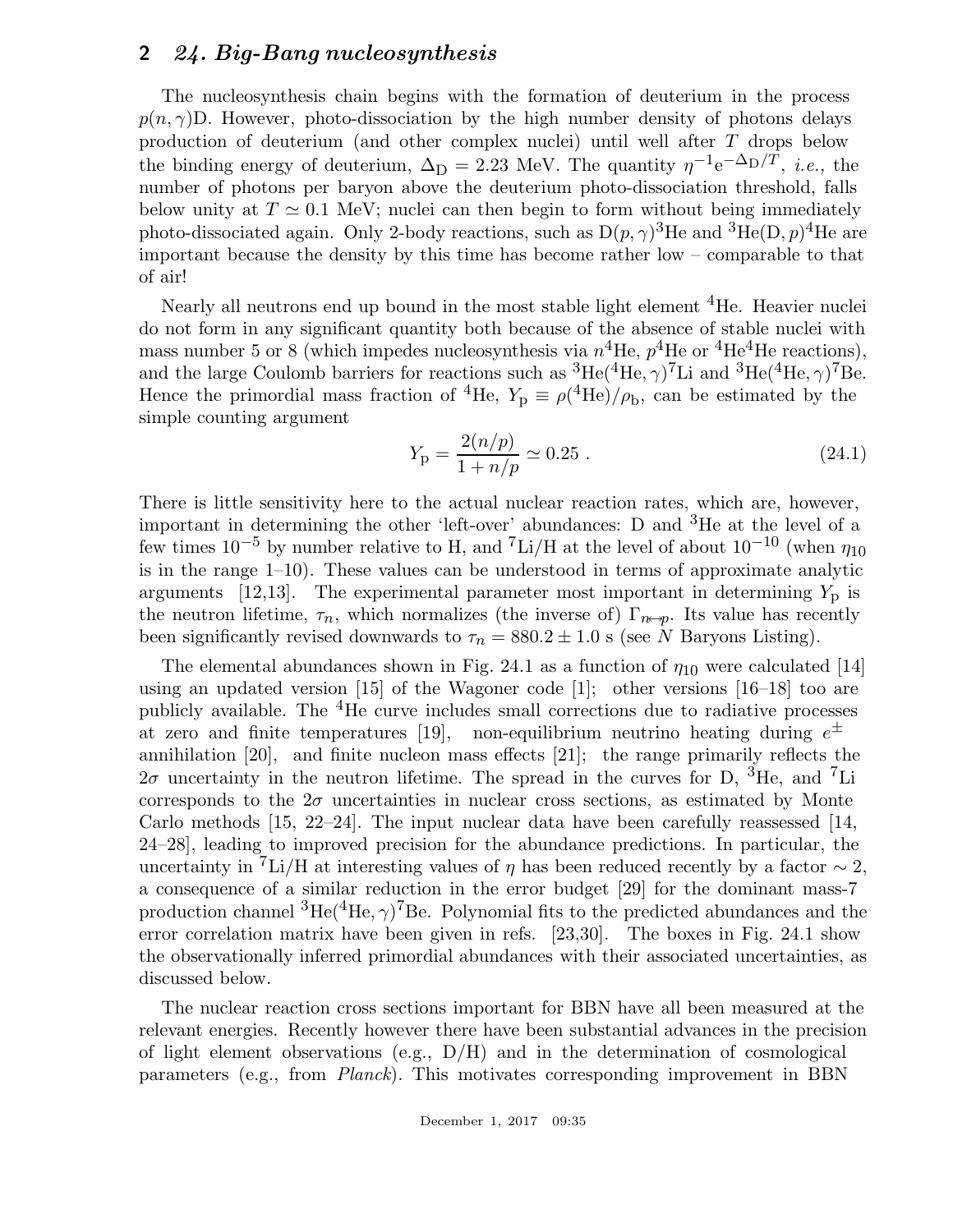

**Figure 24.1:** The primordial abundances of  ${}^{4}$ He, D,  ${}^{3}$ He, and  ${}^{7}$ Li as predicted by the standard model of Big-Bang nucleosynthesis — the bands show the 95% CL range [5]. Boxes indicate the observed light element abundances. The narrow vertical band indicates the CMB measure of the cosmic baryon density, while the wider band indicates the BBN D+<sup>4</sup>He concordance range (both at  $95\%$  CL).

predictions and thus in the key reaction cross sections. For example, it has been suggested [31,32] that  $d(p, \gamma)^3$ He measurements may suffer from systematic errors and be inferior to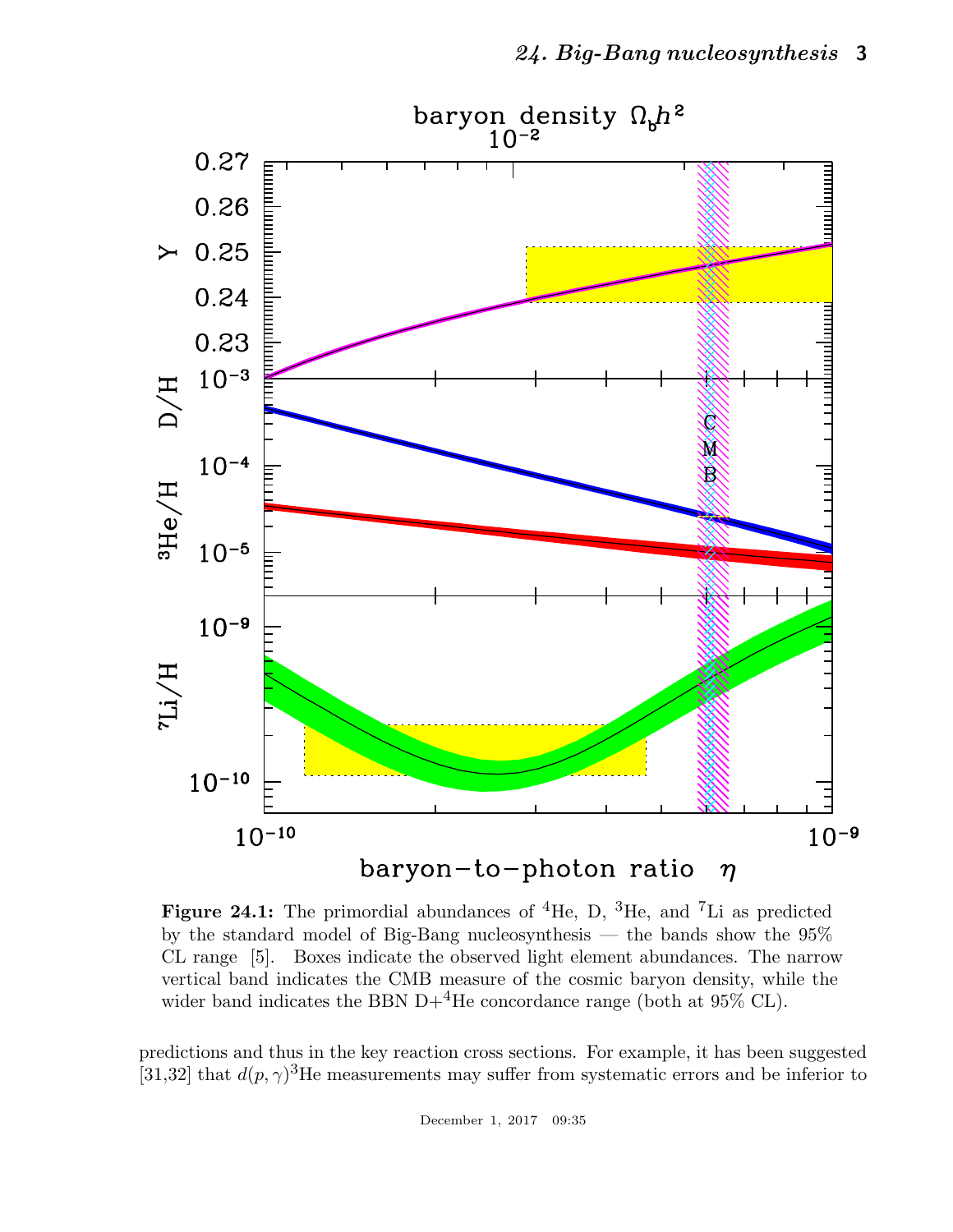ab initio theory; if so, this could alter  $D/H$  abundances at a level that is now significant. Ongoing low-background cross section measurements should resolve this issue [33].

### 24.2. Light Element Abundances

BBN theory predicts the universal abundances of D,  ${}^{3}$ He,  ${}^{4}$ He, and  ${}^{7}$ Li, which are essentially fixed by  $t \sim 180$  s. Abundances are, however, observed at much later epochs, after stellar nucleosynthesis has commenced. This produces heavy elements such as C, N, O, and Fe ("metals"), while the ejected remains of this stellar processing alters the light element abundances from their primordial values. Thus, one seeks astrophysical sites with low metal abundances in order to measure light element abundances that are closer to primordial. For all light elements, systematic errors are the dominant limitation to the precision with which primordial abundances can be inferred.

BBN is the only significant source of deuterium, which is entirely destroyed when it is cycled into stars [34]. Thus, any detection provides a lower limit to primordial D/H, and an upper limit on  $\eta_{10}$ ; for example, the local interstellar value of  $D/H = (1.56 \pm 0.40) \times 10^{-5}$  [35] requires  $\eta_{10} \leq 9$ . The best proxy to the primordial value of D is its measure in distant and chemically unprocessed matter, where stellar processing (astration) is minimal [34]. This has become possible with the advent of large telescopes, but after two decades of observational efforts we have only around a dozen determinations [36–49]. The available D measurements are for systems with metallicities of  $(0.001 - 0.03) \times$  Solar where no significant astration is expected [37].

High-resolution spectra reveal the presence of D in high-redshift, low-metallicity quasar absorption systems via its isotope-shifted Lyman- $\alpha$  absorption features, though, unfortunately, these are usually obscured or contaminated by the Lyman- $\alpha$  forest of hydrogen features.

Damped Lyman- $\alpha$  systems (DLAs:  $N(H) > 5 \times 10^{20}$  cm<sup>-2</sup>) correspond to sightlines through dense regions in high-z galaxies. These systems make possible a precise measure of the hydrogen column density by means of the Lorentzian damping wings of Lyman- $\alpha$ and Lyman- $\beta$  (if relatively uncontaminated by Lyman- $\alpha$  clouds)[36, 38]. Systems with a simple kinematic structure are desirable to avoid uncertainties with complex, only partially resolved components. A few DLA systems show D lines resolved up to the higher members of the Lyman series. Recent determinations [40, 42], and reanalyses [41, 49], provide strikingly improved precision over earlier work. There are now 10 good measurements which provide a weighted mean of  $log(D/H) = -4.590 \pm 0.004$ , i.e.:

$$
D/H|_{p} = (2.569 \pm 0.027) \times 10^{-5}.
$$
 (24.2)

 $D/H$  shows no correlation with metallicity, redshift, or the hydrogen column density  $N(H)$  $(=\int_{\text{los}} n_{\text{H}} ds)$  integrated over the line-of-sight through the absorber. This is consistent with the measured  $D/H$  being representative of the primordial value. By contrast,  $D/H$ measurements in the Galaxy are scattered by a factor of  $\sim 2$  [50], with a bimodal distribution as well as being anti-correlated with metal abundances. This suggests that interstellar D not only suffers stellar astration but also partly resides in dust particles that evade gas-phase observations. However, in the DLA used for deuterium the dust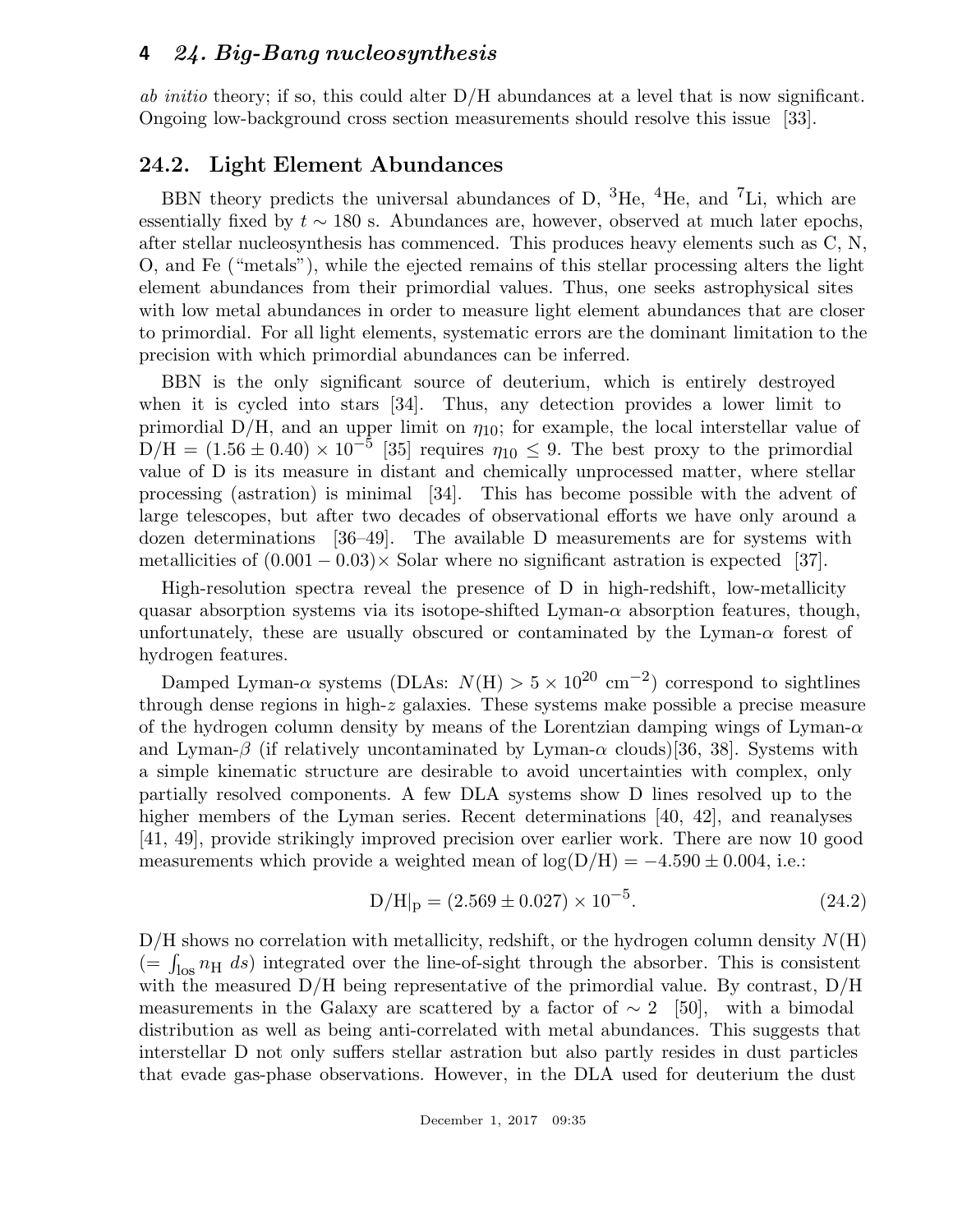content is apparently quite small as implied by Solar proportions of the abundances of refractory and non refractory elements.

The primordial <sup>4</sup>He abundance is best determined through recombination emission lines of He and H in the most metal-poor extragalactic H II (ionized) regions, viz. blue compact galaxies, generally found at low redshift. There is now a large body of data on <sup>4</sup>He and CNO in these galaxies, with over 1000 such systems in the Sloan Digital Sky Survey alone [51, 59]. These data confirm that the small stellar contribution to the helium abundance is positively correlated with metal production, so extrapolation to zero metallicity gives the primordial <sup>4</sup>He abundance  $Y_p$ . However, H II regions are complex systems and several physical parameters enter in the He/H determination, notably the electron density and temperature, as well as reddening. Thus systematic effects dominate the uncertainties in the abundance determination [51, 52]. A major step forward has been the inclusion of the He  $\lambda$ 10830 infrared emission line which shows a strong dependence on the electron density and is thus useful to break the degeneracy with the temperature, allowing for a more robust helium abundance determination. In recent work that has accounted for the underlying <sup>4</sup>He stellar absorption, and/or the newly derived values of the HeI-recombination and H-excitation-collisional coefficients, the  ${}^{4}$ He abundances have increased significantly. Recent results are  $Y_p = 0.2446 \pm 0.0029$  [54],  $Y_p = 0.2449 \pm 0.0040$ [57] and  $Y_p = 0.2551 \pm 0.0022$  [58]- – see Ref. [59] and references therein for previous determinations. Our recommended <sup>4</sup>He abundance is

$$
Y_{\rm p} = 0.245 \pm 0.003,\tag{24.3}
$$

but the matter is far from settled given that the measurements are only marginally consistent.

As we will see in more detail below, the primordial abundance of <sup>7</sup>Li now plays a central role in BBN, and possibly points to new physics. The systems best suited for Li observations are metal-poor ("Pop II") stars in the spheroid of the Galaxy, which have metallicities going down to perhaps  $10^{-5}$  of the solar value [62]. Observations have long shown [63–66] that Li does not vary significantly in Pop II stars with metallicities  $\lesssim 1/30$  of Solar — the "Spite plateau" [63]. However, there are systematic uncertainties due to different techniques used to determine the physical parameters  $(e.g.,)$ the temperature) of the stellar atmosphere in which the Li absorption line is formed. Different analyses and in some cases different stars and stellar systems (globular clusters), yield  $\text{Li/H}\vert_{\text{p}} = (1.7 \pm 0.3) \times 10^{-10}$  [66],  $\text{Li/H}\vert_{\text{p}} = (2.19 \pm 0.28) \times 10^{-10}$  [67], and  $\text{Li/H}\vert_{\text{p}} = (1.86 \pm 0.23) \times 10^{-10}$  [68].

Recent observations find a puzzling drop in Li/H in metal-poor stars with  $[Fe/H] \equiv \log_{10}[(Fe/H)/(Fe/H)_{\odot}] < -3.0$  [69, 71] particularly at the very low metallicity end. Li is not detected at all, or is well below the Spite Plateau, in all the 5 extremely metal poor dwarfs with metallicities  $[Fe/H] \leq -4.5$ , where it ought to be present. The reason is not known and the same effect  $(s)$  may also produce the 'melting' of the Li plateau at metallicities  $[Fe/H \approx -3.0]$  [70, 71], thus making quite uncertain any primordial Li value extracted by extrapolating to zero metallicity. To estimate the primordial value it is therefore safer to consider stars with  $-2.8 <$  [Fe/H]  $< -1.5$  [71], which yields

$$
\text{Li/H}|_{\text{p}} = (1.6 \pm 0.3) \times 10^{-10}.
$$
\n(24.4)

December 1, 2017 09:35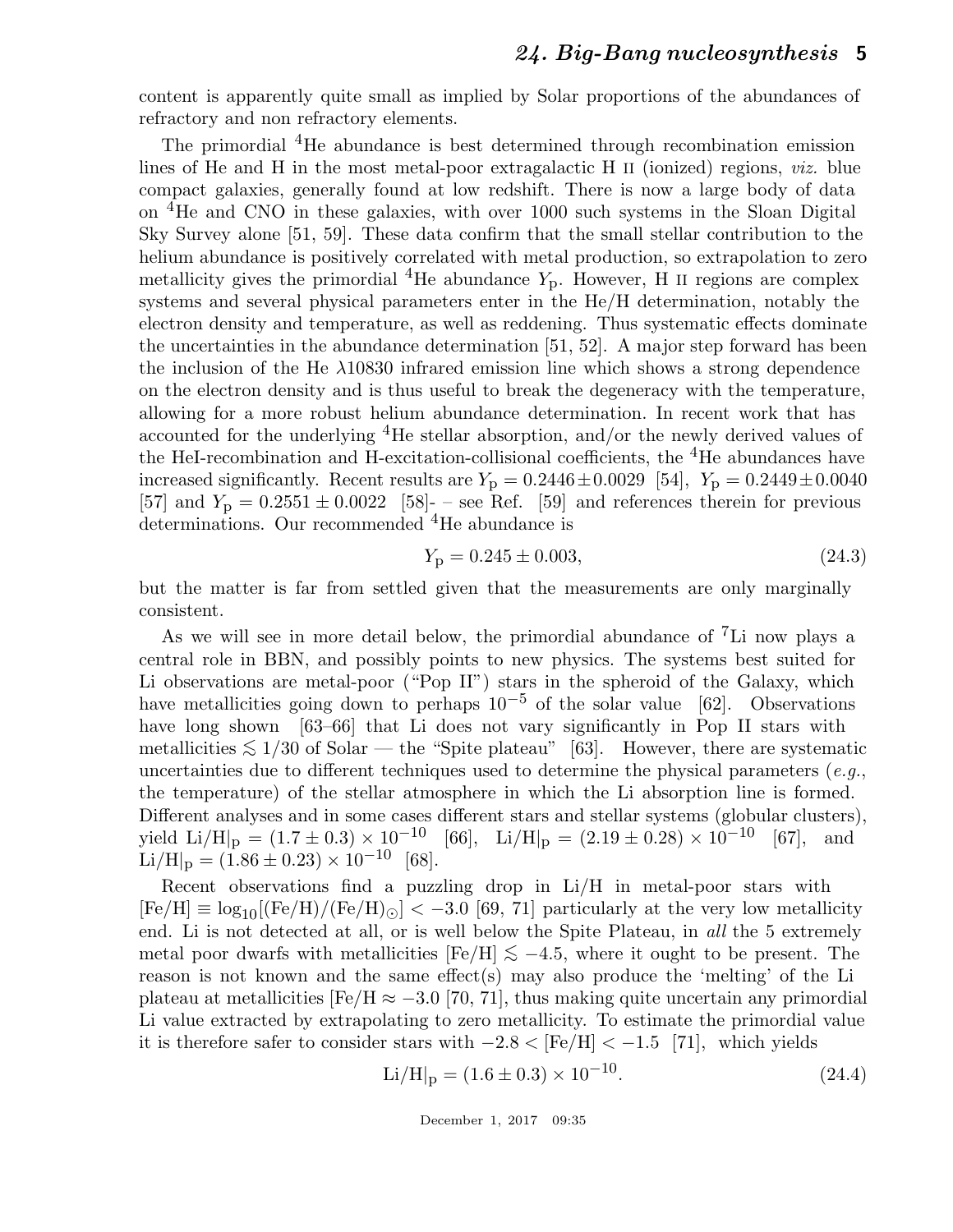However, the evidence that something is depleting Li at the low metallicity end suggests that its abundance may also be modified in halo stars with moderate metallicity. The observed abundance should thus be considered a lower bound rather than a measure of primordial Li. In fact, Li in Pop II stars may have been partially destroyed due to mixing of the outer layers with the hotter interior [75]. Such processes can be constrained by the absence of significant scatter in Li versus Fe [65], but Li depletion by a factor as large as  $\sim$  1.8 may have occured [76]. A recent model [74] predicts that Li is significantly destroyed in the pre-main-sequence phase by overshoot mixing and then partially restored by late accretion of fresh non-Li depleted material; the Spite plateau is recovered starting from an initial Li/H|<sub>p</sub> =  $5.3 \times 10^{-10}$  which corresponds to the baryon density indicated by both the CMB and the D abundance [73, 74].

Stellar determination of Li abundances typically sum over both stable isotopes  ${}^{6}$ Li and <sup>7</sup>Li. Recent high-precision measurements are sensitive to the tiny isotopic shift in Li absorption (which manifests itself in the shape of the blended, thermally broadened line) and indicate  ${}^{6}\text{Li}/{}^{7}\text{Li} \leq 0.05$  [77, 78], thus confirming that <sup>7</sup>Li is dominant. A <sup>6</sup>Li plateau (analogous to the  $\overline{7}$ Li plateau) has also been claimed [77]. This has, however, been challenged by new observations and analyses [78, 79, 80], which show that stellar convective motions can generate asymmetries in the line shape that mimic the presence of <sup>6</sup>Li. Hence the deduced ratio in the best studied stars should be interpreted as an *upper limit* on the  ${}^{6}$ Li abundance [78].

Turning to <sup>3</sup>He, the only data available are from the Solar system and (high-metallicity) H II regions in our Galaxy [81]. This makes inferring the primordial abundance difficult, a problem compounded by the fact that stellar nucleosynthesis models for <sup>3</sup>He are in conflict with observations [82]. Consequently, it is inappropriate to use <sup>3</sup>He or D+<sup>3</sup>He as cosmological probes; instead, one might hope to turn the problem around and constrain stellar astrophysics using the predicted primordial <sup>3</sup>He abundance [83].

### 24.3. Concordance, Dark Matter, and the CMB

We now use the observed light element abundances to test the theory. We first consider standard BBN, which is based on Standard Model physics alone, so  $N_{\nu} = 3$  and the only free parameter is the baryon-to-photon ratio  $\eta$ . (The implications of BBN for physics beyond the Standard Model will be considered below, Section 24.5). Thus, any abundance measurement determines  $\eta$ , and additional measurements overconstrain the theory and thereby provide a consistency check.

While the  $\eta$  ranges spanned by the boxes in Fig. 24.1 do not all overlap, they are all within a factor  $\sim 2$  of each other. In particular, the lithium abundance corresponds to  $\eta$  values that are inconsistent with that of the (now very precise) D/H abundance as well as the less-constraining <sup>4</sup>He abundance. This discrepancy marks the 'lithium problem.' The problem could simply reflect difficulty in determining the primordial lithium abundance, or could hint at a more fundamental omission in the theory. The possibility that lithium reveals new physics is addressed in detail in the next section. If however we exclude the lithium constraint because its inferred abundance may suffer from systematic uncertainties, then D/H and <sup>4</sup>He are in agreement. The concordant  $\eta$  range is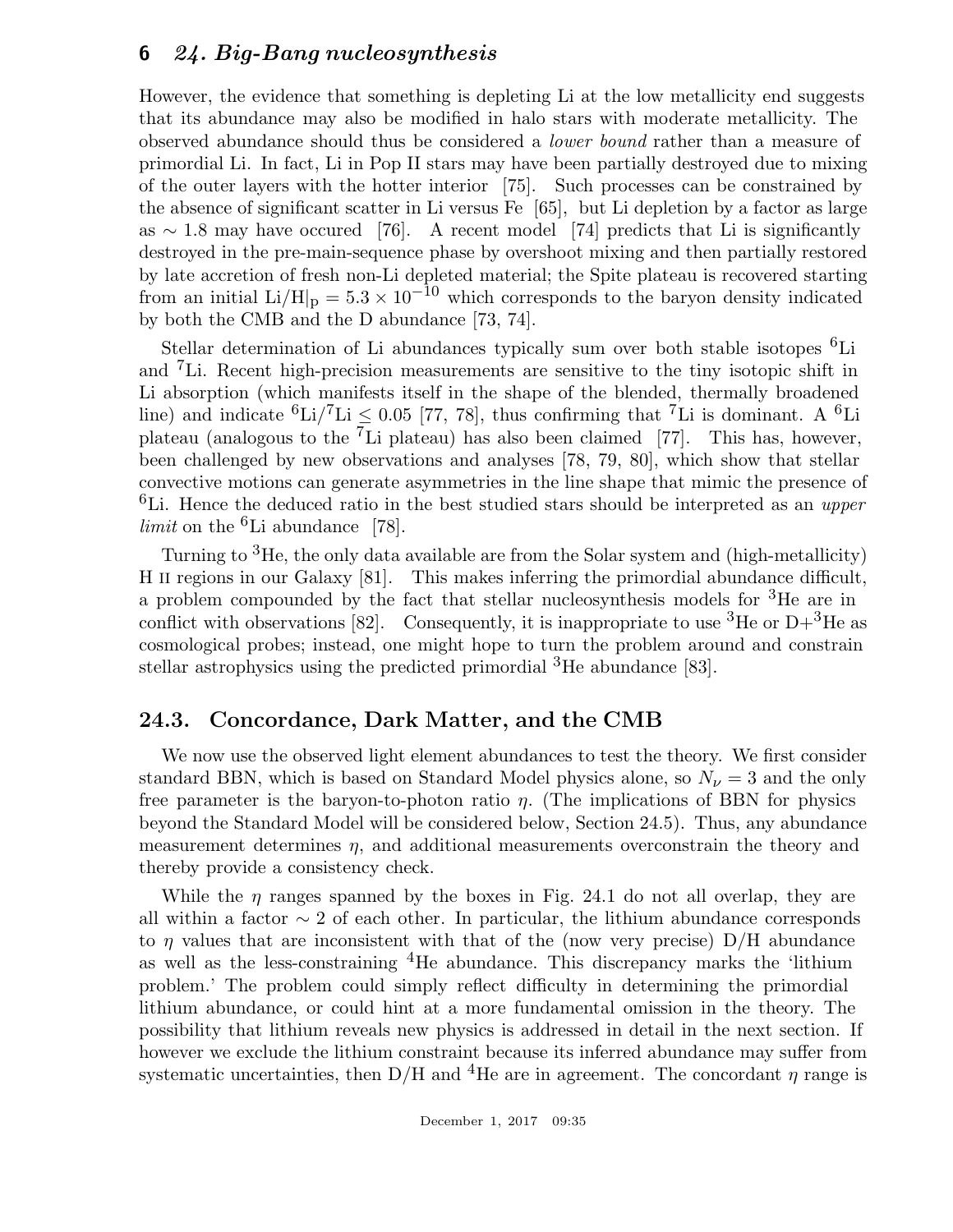essentially that implied by D/H, namely

$$
5.8 \le \eta_{10} \le 6.6 \ (95\% \ \text{CL}).\tag{24.5}
$$

Despite the lithium problem, the overall concordance remains remarkable: using only well-established microphysics we can extrapolate back to  $t \sim 1$  s to predict light element abundances spanning nine orders of magnitude, in approximate agreement with observation. This is a major success for the standard cosmology, and inspires confidence in extrapolation back to still earlier times.

This concordance provides a measure of the baryon content:

$$
0.021 \le \Omega_{\rm b} h^2 \le 0.024 \ (95\% \ \rm CL),\tag{24.6}
$$

a result that plays a key role in our understanding of the matter budget of the Universe. First we note that  $\Omega_{\rm b} \ll 1$ , *i.e.*, baryons cannot close the Universe [85]. Furthermore, the cosmic density of (optically) luminous matter is  $\Omega_{\text{lum}} \simeq 0.0024 h^{-1}$  [86], so that  $\Omega_{\rm b} \gg \Omega_{\rm lum}$ : most baryons are optically dark, probably in the form of a diffuse intergalactic medium [87]. Finally, given that  $\Omega_{\rm m} \sim 0.3$  (see Dark Matter and Cosmological Parameters reviews, Chapter 27 Chapter 25), we infer that most matter in the Universe is not only dark, but also takes some non-baryonic (more precisely, non-nucleonic) form.

The BBN prediction for the cosmic baryon density can be tested through precision measurements of CMB temperature fluctuations (see Cosmic Microwave Background review, Chapter 29). One can determine  $\eta$  from the amplitudes of the acoustic peaks in the CMB angular power spectrum [88], making it possible to compare two measures of  $\eta$ using very different physics, at two widely separated epochs. In the standard cosmology, there is no change in  $\eta$  between BBN and CMB decoupling, thus, a comparison of  $\eta_{\rm BBN}$  and  $\eta_{\rm CMB}$  is a key test. Agreement would endorse the standard picture, while disagreement could point to new physics during/between the BBN and CMB epochs.

The analysis described in the Cosmic Microwave Background review, based on Planck 2015 data, yields  $\Omega_{\rm b}h^2 = 0.0223 \pm 0.0002$  which corresponds to  $\eta_{10} = 6.09 \pm 0.06$  [61]. This result depends weakly on the primordial helium abundance, and the fiducial Planck analysis uses BBN theory to fix  $Y_p(\eta)$ . As shown in Fig. 24.1, this CMB estimate of the baryon density (narrow vertical band) is consistent with the BBN range, i.e., in good agreement with the value inferred from high-redshift D/H measurements [39] and local <sup>4</sup>He determinations; together these observations span diverse environments from redshifts  $z \sim 1000$  to the present [89].

The CMB damping tail is sensitive to the primordial <sup>4</sup>He abundance and this is independent of both BBN and local  ${}^{4}$ He measurements [60]. The *Planck* 2015 analysis using TT+lowP but not lensing yields  $Y_{\rm p} = 0.253^{+0.041}_{-0.042}$  $[61]$ , *i.e.*, consistent with the H II region helium abundance determination. Moreover, this value is consistent with the Standard  $(N_{\nu} = 3)$  BBN prediction for  $Y_p$  with the *Planck*-determined baryon density. This concordance represents a successful CMB-only test of BBN.

The precision determination of the baryon density using the CMB motivates using this as an input to BBN calculations. Within the context of the Standard Model, BBN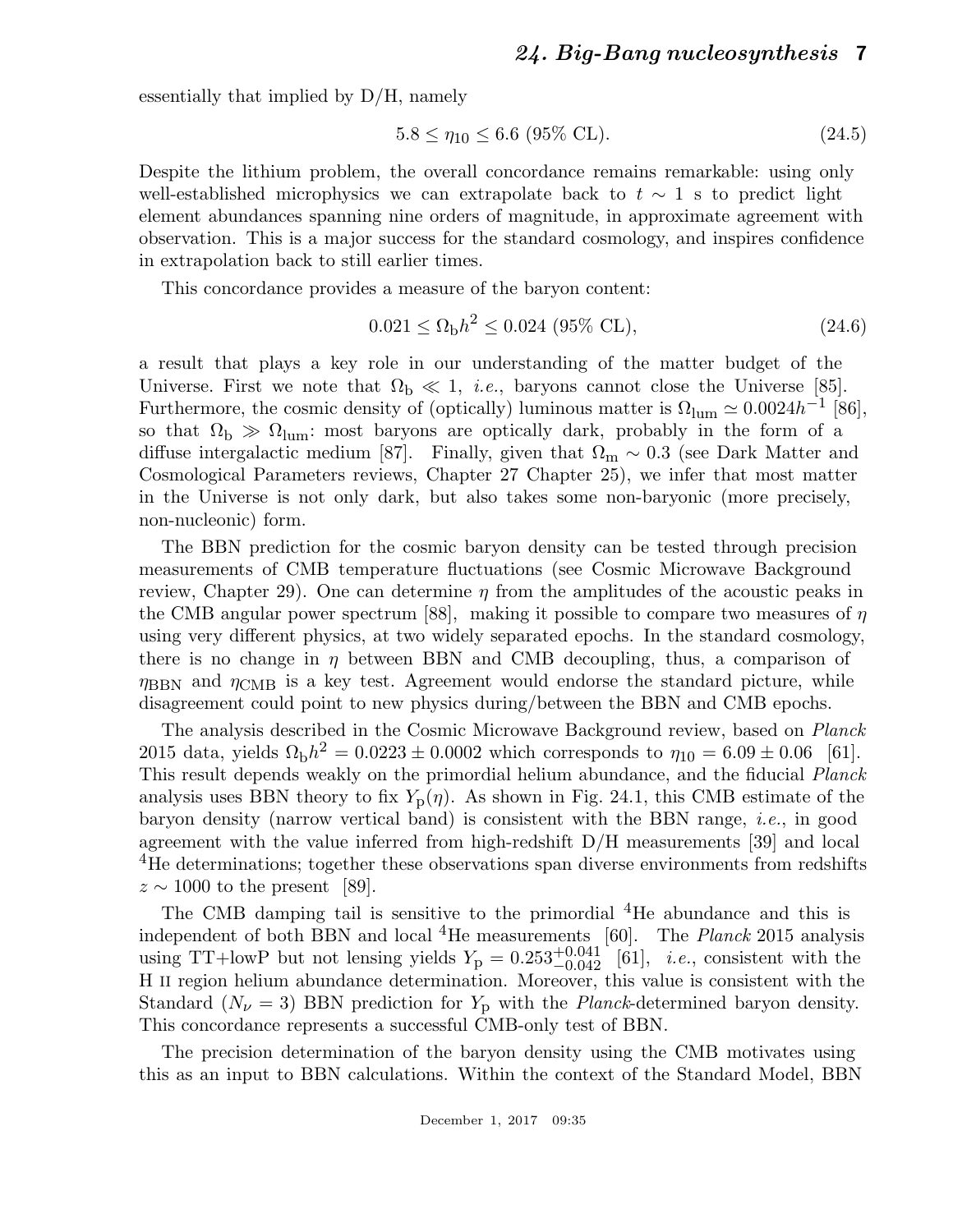then becomes a zero-parameter theory, and the light element abundances are completely determined to within the uncertainties in  $\eta_{\rm CMB}$  and the BBN theoretical errors. Comparison with the observed abundances then can be used to test the astrophysics of post-BBN light element evolution [90]. Alternatively, one can consider possible physics beyond the Standard Model (e.g., which might change the expansion rate during BBN) and then use all of the abundances to test such models; this is discussed in Section 24.5.

## 24.4. The Lithium Problem

As Fig. 24.1 shows, stellar Li/H measurements are inconsistent with the CMB (and D/H), given the error budgets we have quoted. Recent updates in nuclear cross sections and stellar abundance systematics *increase* the discrepancy to over  $5\sigma$ , depending on the stellar abundance analysis adopted [14].

The question then becomes pressing as to whether this mismatch comes from systematic errors in the observed abundances, and/or uncertainties in stellar astrophysics or nuclear inputs, or whether there might be new physics at work [9]. Nuclear inputs (cross sections) for BBN reactions are constrained by extensive laboratory measurements; to increase <sup>7</sup>Be destruction requires enhancement of otherwise subdominant processes that can be attained by missed resonances in a few reactions such as  ${}^{7}Be(d, p)2\alpha$ if the compound nuclear state properties are particularly favorable [91]. However, experimental searches have now closed off these possibilities [92], making a "nuclear fix" increasingly unlikely.

Another conventional means to solve the lithium problem is by in situ destruction over the long lifetimes of the host halo stars. Stellar depletion mechanisms include diffusion, rotationally induced mixing, or pre-main-sequence depletion. These effects certainly occur, but to reduce lithium to the required levels generally requires some ad hoc mechanism and fine tuning of the initial stellar parameters [73, 74, 93]. A putative signature of diffusion has been reported for the globular clusters NGC 6397 and NGC 6752, where the "turnoff" stars exhibit slightly lower (by a factor  $\sim$  1.3) abundances of Fe II, Ti II, Sc II, Ca I and Mg I, than in more evolved stars [76,94]. General features of diffusive models are a dispersion in the Li abundances and a pronounced downturn in the Li abundances at the hot end of the Li plateau. Some extra turbulence needs to be invoked to limit diffusion in the hotter stars and to restore uniform Li abundance along the Spite plateau [93]. In the framework of these models (and also assuming identical initial stellar rotation) depletion by at most a factor  $\sim$  1.8 is conceivable [76, 94].

As nuclear and astrophysical solutions to the lithium problem become increasingly constrained (even if difficult to rule out definitively), the possibility of new physics arises. Nucleosynthesis models in which the baryon-to-photon ratio is inhomogeneous can alter abundances for a given  $\eta_{\rm BBN}$ , but will overproduce <sup>7</sup>Li [95]. Entropy generation by some non-standard process could have decreased  $\eta$  between the BBN era and CMB decoupling, however the lack of spectral distortions in the CMB rules out any significant energy injection upto a redshift  $z \sim 10^7$  [96]. The most intriguing resolution of the lithium problem thus involves new physics during BBN [7–9].

We summarize the general features of such solutions here, and later consider examples in the context of specific particle physics models. Many proposed solutions introduce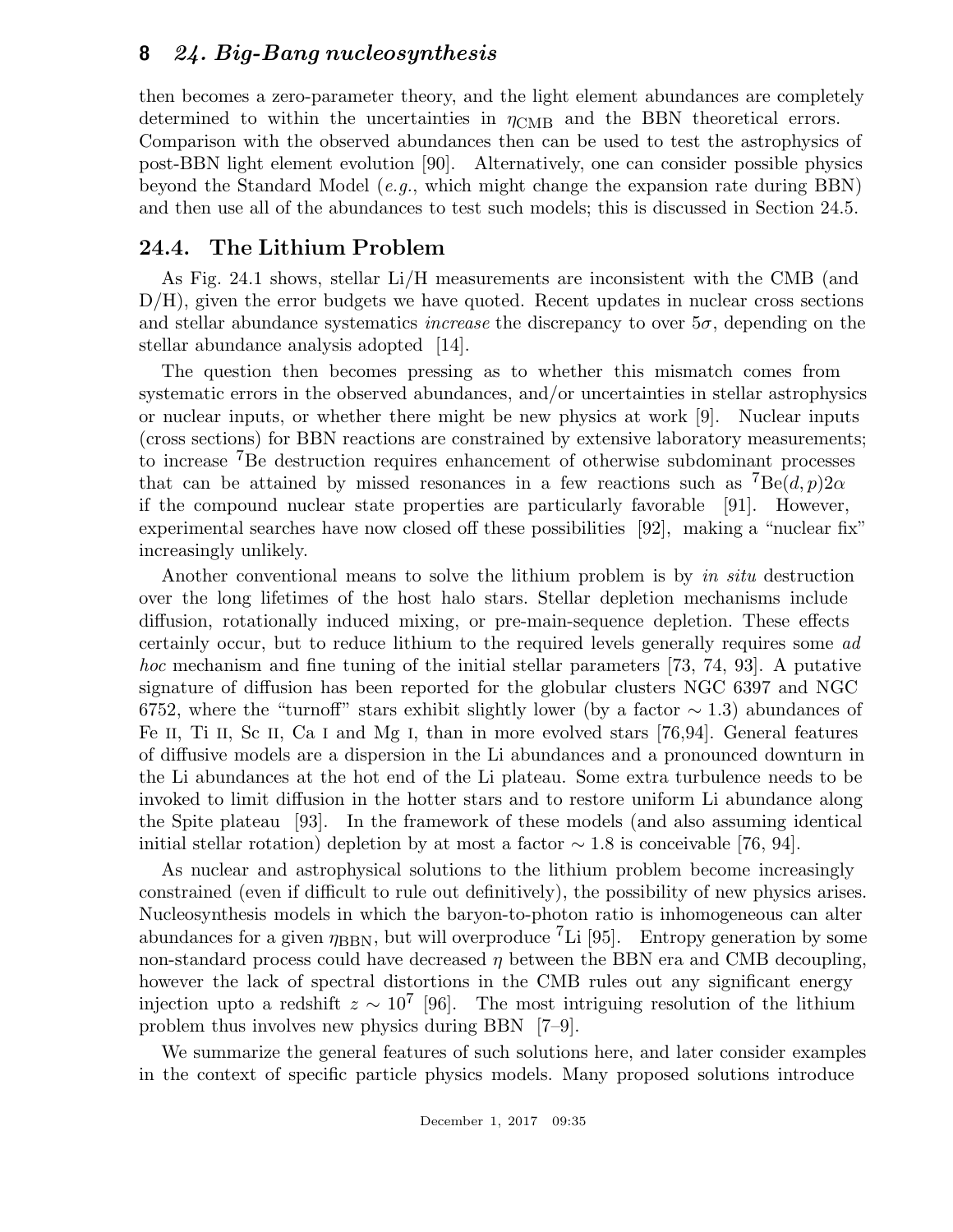perturbations to light-element formation during BBN; while all element abundances may suffer perturbations, the interplay of <sup>7</sup>Li and D is often the most important *i.e.* observations of D often provide the strongest constraints on the allowed perturbations to <sup>7</sup>Li. In this connection it is important to note that the new, very precise determination of D/H [39] will significantly constrain the ability of such models to ameliorate or solve the lithium problem.

A well studied class of models invokes the injection of suprathermal hadronic or electromagnetic particles due to decays of dark matter particles. The effects are complex and depend on the nature of the decaying particles and their branchings and spectra. However, the models that most successfully solve the lithium problem generally feature non-thermal nucleons, which dissociate all light elements. Dissociation of even a small fraction of <sup>4</sup>He introduces a large abundance of free neutrons, which quickly thermalize. The thermal neutrons drive the <sup>7</sup>Be $(n, p)$ <sup>7</sup>Li conversion of <sup>7</sup>Be. The resulting <sup>7</sup>Li has a lower Coulomb barrier relative to <sup>7</sup>Be and is readily destroyed via <sup>7</sup>Li(p,  $\alpha$ )<sup>4</sup>He [84, 97]. But <sup>4</sup>He dissociation also produces D directly as well as via nonthermal neutron  $n(p, \gamma)d$ reactions. This introduces a tension between Li/H reduction and D/H enhancement that becomes increasingly restrictive with the increasing precision of deuterium observations. Indeed, this now forces particle injection scenarios to make very small  ${}^{7}$ Li perturbations — far short of the level needed. An exception is a recent model wherein MeV-scale decays by construction avoid  ${}^{4}$ He dissociation and associated D/H overproduction, instead "borrowing" neutrons by dissociating only deuterons [98].

Another important class of models retains the standard cosmic particle content, but changes their interactions via time variations in the fundamental constants [99]. Here too, the details are model-dependent, but scenarios that solve or alleviate the lithium problem often feature perturbations to the deuteron binding energy. A weaker D binding leads to the D bottleneck being overcome later, so that element formation commences at a lower temperature and lower density. This leads in turn to slower nuclear rates that freeze out earlier. The net result is a higher final D/H, due to less efficient processing into <sup>4</sup>He, but also *lower* Li, due to suppressed production via <sup>3</sup>He( $\alpha$ ,  $\gamma$ )<sup>7</sup>Be.

The lithium problem remains an unresolved issue in BBN. Nevertheless, the remarkable concordance between the CMB and the D (as well as  ${}^{4}$ He) abundance, is a non-trivial success, and provides important constraints on the early Universe.

# 24.5. Beyond the Standard Model

Given the simple physics underlying BBN, it is remarkable that it still provides the most effective test for the cosmological viability of ideas concerning physics beyond the Standard Model. Although baryogenesis and inflation must have occurred at higher temperatures in the early Universe, we do not as yet have 'standard models' for these, so BBN still marks the boundary between the established and the speculative in Big Bang cosmology. It might appear possible to push the boundary back to the quark-hadron transition at  $T \sim \Lambda_{\rm QCD}$ , or electroweak symmetry breaking at  $T \sim 1/\sqrt{G_F}$ ; however, so far no observable relics of these epochs have been identified, either theoretically or observationally. Thus, although the Standard Model provides a precise description of physics up to the Fermi scale, cosmology cannot be traced in detail before the BBN era.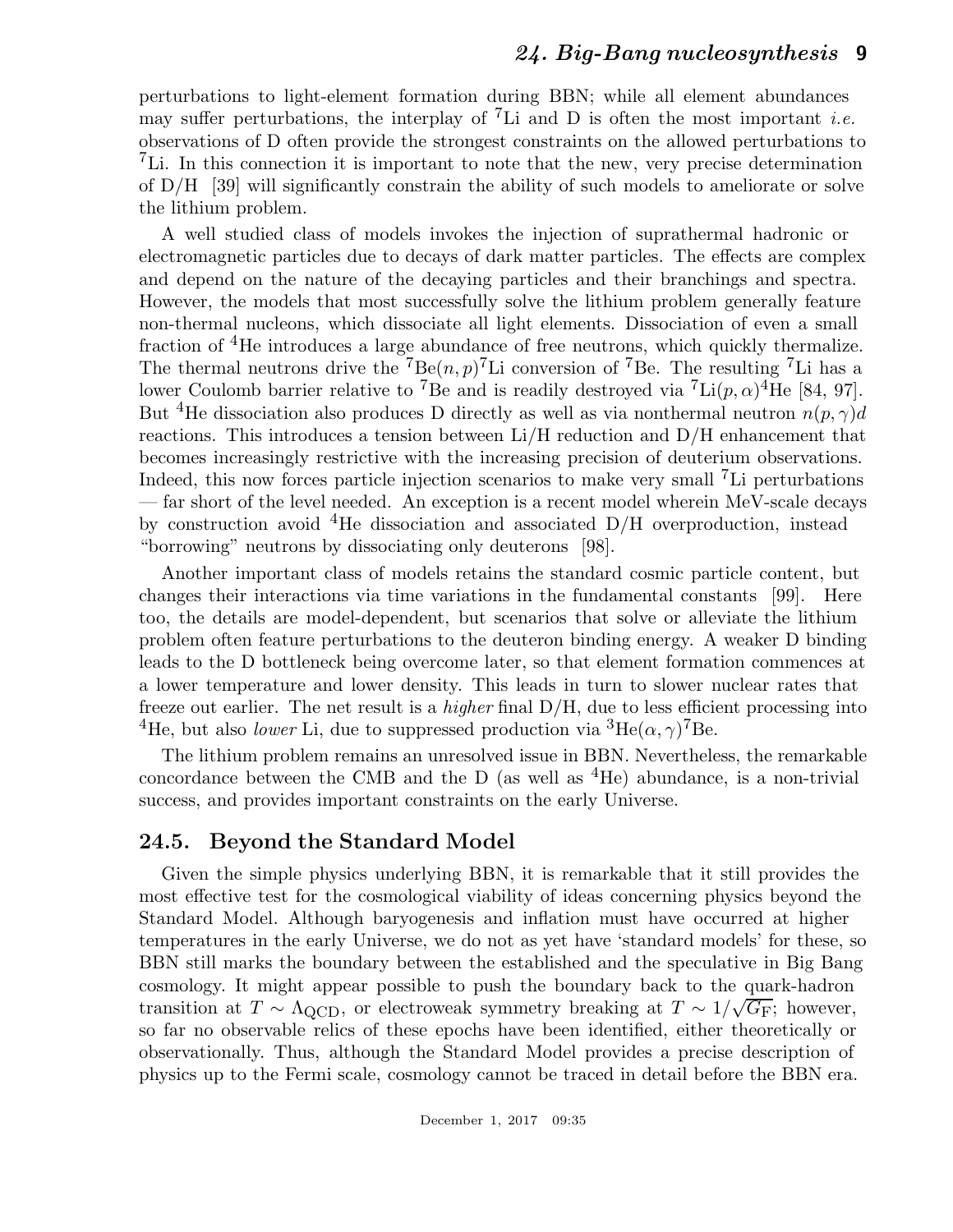Limits on new physics come mainly from the observational bounds on the  ${}^{4}$ He abundance. This is proportional to the  $n/p$  ratio when the weak-interaction rate falls behind the Hubble expansion rate at  $T_{\text{fr}} \sim 1$  MeV. The presence of additional neutrino flavors (or of any other relativistic species) at this time increases  $g_*$ , hence the expansion rate, leading to a larger value of  $T_{\text{fr}}$ ,  $n/p$ , and therefore  $Y_{\text{p}}$  [10,100]. In the Standard Model at  $T = 1$  MeV,  $g_* = 5.5 + \frac{7}{4}N_{\nu}$ , where  $N_{\nu}$  is the *effective* number of (nearly) massless neutrino flavors (see Big Bang Cosmology review Chapter 22). The helium curves in Fig. 24.1 were computed taking  $N_{\nu} = 3$ ; small corrections for non-equilibrium neutrino heating [20] are included in the thermal evolution and lead to an effective  $N_{\nu} = 3.04$  compared to assuming instantaneous neutrino freezeout (Chapter 22). The computed <sup>4</sup>He abundance scales as  $\Delta Y_p \simeq 0.013 \Delta N_\nu$  [11]. Clearly the central value for  $N_{\nu}$  from BBN will depend on  $\eta$ , which is independently determined (with weaker sensitivity to  $N_{\nu}$ ) by the adopted D or <sup>7</sup>Li abundance. For example, if the best value for the observed primordial <sup>4</sup>He abundance is 0.249, then, for  $\eta_{10} \sim 6$ , the central value for  $N_{\nu}$  is very close to 3. A maximum likelihood analysis on  $\eta$  and  $N_{\nu}$  based on the above <sup>4</sup>He and D abundances finds the (correlated) 95% CL ranges to be  $5.6 < \eta_{10} < 6.6$  and  $2.3 < N_{\nu} < 3.4$  [5]. Identical results are obtained using a simpler method to extract such bounds based on  $\chi^2$  statistics, given a set of input abundances [101].

The CMB power spectrum in the damping tail is independently sensitive to  $N_{\nu}$  (e.g. [102]). The CMB value  $N_{\nu}^{\rm CMB}$  probes the cosmic radiation content at (re)combination, so a discrepancy would imply new physics or astrophysics. Indeed, observations by the South Pole Telescope implied  $N_V^{\text{CMB}} = 3.85 \pm 0.62$  [103], prompting discussion of "dark radiation" such as sterile neutrinos [104]. However, Planck 2015 results give  $N_{\nu}^{\text{CMB}} = 3.13 \pm 0.31$  when using the BBN  $Y_{\text{p}}(\eta)$ , a result quite consistent with the Standard Model neutrinos [61]. If we assume that  $\eta$  did not change between BBN and (re)combination, the constraint can be improved by including the recent D/H and astrophysical  $Y_p$  measurements, which yields  $N_{\nu} = 2.88 \pm 0.16$  [5].

Just as one can use the measured helium abundance to place limits on  $g_*$  [100], any changes in the strong, weak, electromagnetic, or gravitational coupling constants, arising e.g., from the dynamics of new dimensions, can be similarly constrained [105], as can any speed-up of the expansion rate in, e.g., scalar-tensor theories of gravity  $[106]$ .

The limits on  $N_{\nu}$  can be translated into limits on other types of particles or particle masses that would affect the expansion rate of the Universe during nucleosynthesis. For example, consider 'sterile' neutrinos with only right-handed interactions of strength  $G_{\rm R} < G_{\rm F}$ . Such particles would decouple at higher temperature than (left-handed) neutrinos, so their number density ( $\propto T^3$ ) relative to neutrinos would be reduced by any subsequent entropy release, e.g., due to annihilations of massive particles that become non-relativistic between the two decoupling temperatures. Thus (relativistic) particles with less than full strength weak interactions contribute less to the energy density than particles that remain in equilibrium up to the time of nucleosynthesis [107]. If we impose  $N_{\nu}$  < 4 as an illustrative constraint, then the three right-handed neutrinos must have a temperature  $3(T_{\nu_R}/T_{\nu_L})^4 < 1$ . Since the temperature of the decoupled  $\nu_R$ is determined by entropy conservation (see Big Bang Cosmology review, Chapter 22),  $T_{\nu_{\rm R}}/T_{\nu_{\rm L}} = [(43/4)/g_*(T_{\rm d})]^{1/3} < 0.76$ , where  $T_{\rm d}$  is the decoupling temperature of the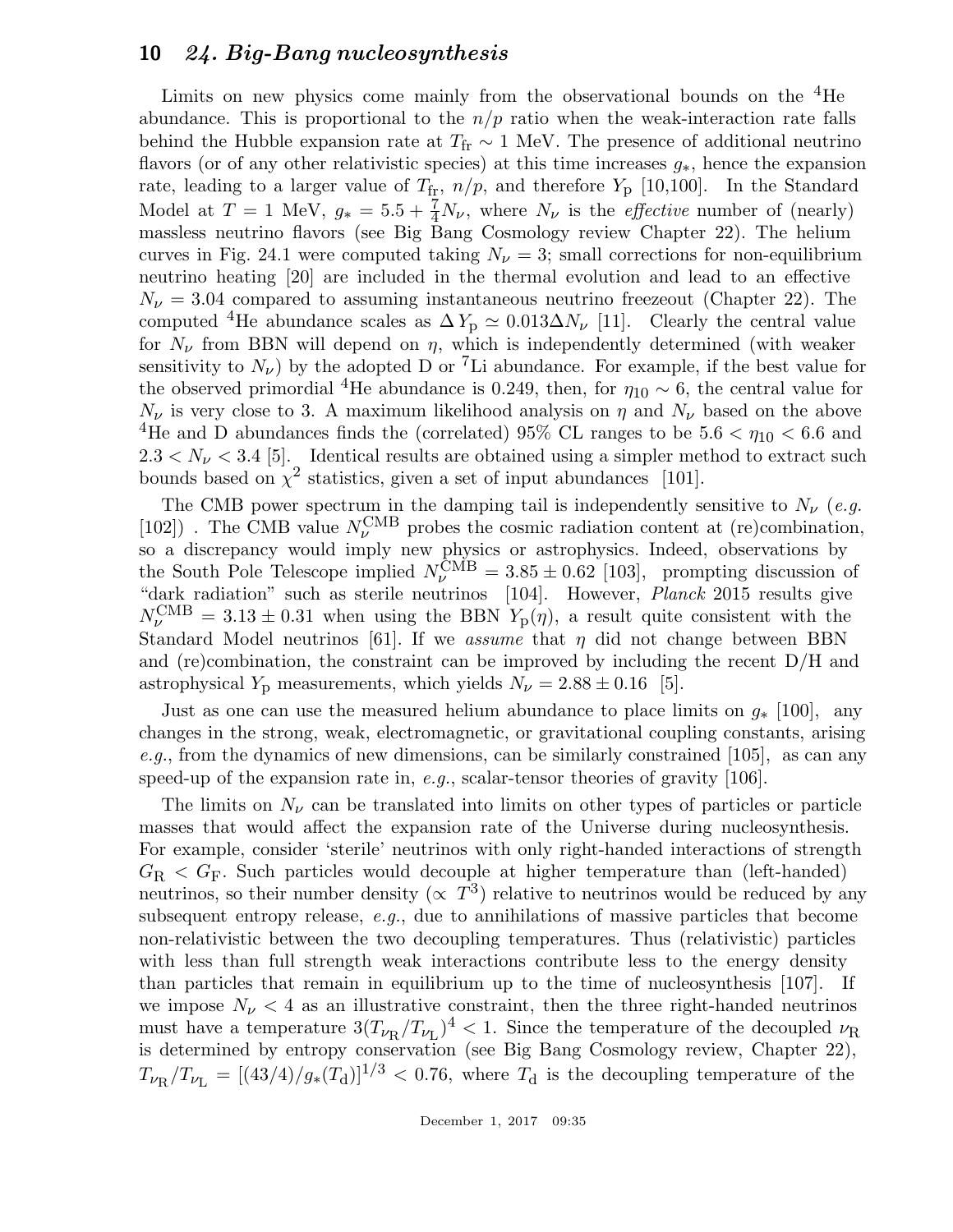$\nu_{\rm R}$ . This requires  $g_*(T_d) > 24$ , so decoupling must have occurred at  $T_d > 140$  MeV. The decoupling temperature is related to  $G_R$  through  $(G_R/G_F)^2 \sim (T_d/3 \text{ MeV})^{-3}$ where 3 MeV is the decoupling temperature for  $\nu$ <sub>L</sub>s. This yields a limit  $G_R \lesssim 10^{-2} G_F$ . The above argument sets lower limits on the masses of new  $Z'$  gauge bosons to which right-handed neutrinos would be coupled in models of superstrings [108], or extended technicolour [109]. Similarly a Dirac magnetic moment for neutrinos, which would allow the right-handed states to be produced through scattering and thus increase  $q_*$ , can be significantly constrained [110], as can any new interactions for neutrinos that have a similar effect [111]. Right-handed states can be populated directly by helicity-flip scattering if the neutrino mass is large enough, and this property has been used to infer a bound of  $m_{\nu_{\tau}} \lesssim 1$  MeV (taking  $N_{\nu} < 4$ ) [112]. If there is mixing between active and sterile neutrinos then the effect on BBN is more complicated [113].

BBN limits on the cosmic expansion rate constrain supersymmetric scenarios in which the neutralino or gravitino are very light, so that they contribute to  $q_*$  [114]. A gravitino in the mass range  $\sim 10^{-4} - 10$  eV will affect the expansion rate of the Universe similarly to a light neutralino (which is however now probably ruled out by collider data, especially the decays of the Higgs-like boson). The net contribution to  $N_{\nu}$  then ranges between 0.74 and 1.69, depending on the gravitino and slepton masses [115].

The limit on the expansion rate during BBN can also be translated into bounds on the mass/lifetime of non-relativistic particles that decay during BBN. This results in an even faster speed-up rate, and typically also changes the entropy [116]. If the decays include Standard Model particles, the resulting electromagnetic [117–118] and/or hadronic [119] cascades can strongly perturb the light elements, which leads to even stronger constraints. Such arguments have been applied to rule out an MeV mass for  $\nu_{\tau}$ , which decays during nucleosynthesis [120].

Decaying-particle arguments have proved very effective in probing supersymmetry. Light-element abundances generally are complementary to accelerator data in constraining SUSY parameter space, with BBN reaching to values kinematically inaccessible to the LHC. Much recent interest has focused on the case in which the next-to-lightest supersymmetric particle is metastable and decays during or after BBN. The constraints on unstable particles discussed above imply stringent bounds on the allowed abundance of such particles  $[119]$ ; if the metastable particle is charged (e.g., the stau), then it is possible for it to form atom-like electromagnetic bound states with nuclei, and the resulting impact on light elements can be quite complex [121]. Moreover, SUSY decays can destroy <sup>7</sup>Li and/or produce <sup>6</sup>Li, leading to a possible supersymmetric solution to the lithium problems noted above [122]( see [7] for a review).

These arguments impose powerful constraints on supersymmetric inflationary cosmology [118–119], particularly thermal leptogenesis [123]. These limits can be evaded only if the gravitino is massive enough to decay before BBN, *i.e.*,  $m_{3/2} \gtrsim 50 \text{ TeV}$ [124]( which would be unnatural), or if it is in fact the lightest supersymmetric particle and thus stable [118,125]. Similar constraints apply to moduli – very weakly coupled fields in string theory that obtain an electroweak-scale mass from supersymmetry breaking [126].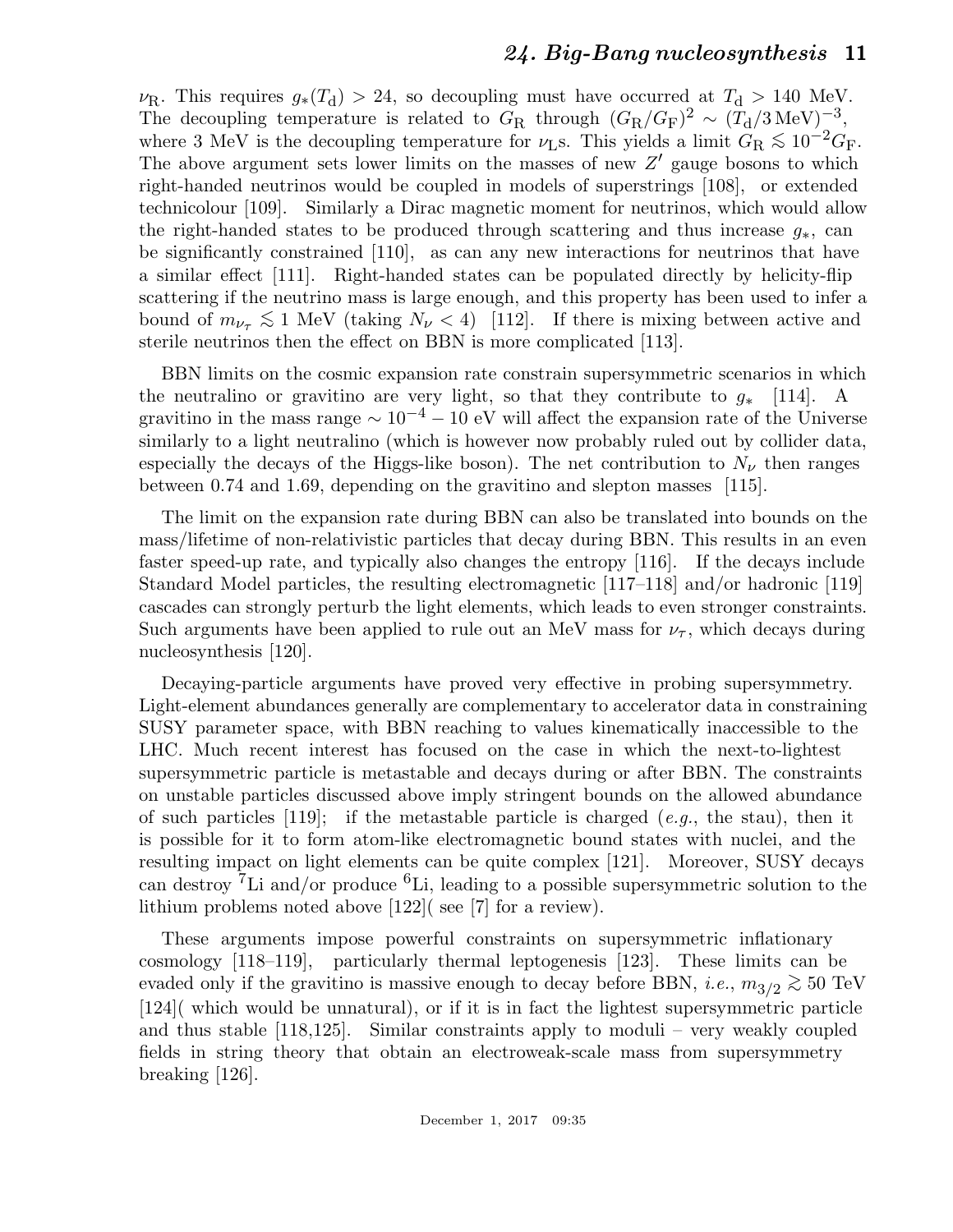Finally, we mention that BBN places powerful constraints on the possibility that there are new large dimensions in nature, perhaps enabling the scale of quantum gravity to be as low as the electroweak scale [127]. Thus, Standard Model fields may be localized on a 'brane,' while gravity alone propagates in the 'bulk.' It has been further noted that the new dimensions may be non-compact, even infinite [128], and the cosmology of such models has attracted considerable attention. The expansion rate in the early Universe can be significantly modified, so BBN is able to set interesting constraints on such possibilities [129].

#### References:

- 1. R.V. Wagoner et al., Astrophys. J. 148, 3 (1967).
- 2. D.N. Schramm and M.S. Turner, Rev. Mod. Phys. 70, 303 (1998).
- 3. G. Steigman, Ann. Rev. Nucl. and Part. Sci. 57, 463 (2007).
- 4. F. Iocco et al., Phys. Reports 472, 1 (2009).
- 5. R.H. Cyburt et al., Rev. Mod. Phys. 88, 015004 (2016).
- 6. S. Sarkar, Rept. on Prog. in Phys. 59, 1493 (1996).
- 7. K. Jedamzik and M. Pospelov, New J. Phys. 11, 105028 (2009).
- 8. M. Pospelov and J. Pradler, Ann. Rev. Nucl. and Part. Sci. 60, 539 (2010).
- 9. B.D. Fields, Ann. Rev. Nucl. and Part. Sci. 61, 47 (2011).
- 10. P.J.E. Peebles, Phys. Rev. Lett. 16, 411 (1966).
- 11. J. Bernstein et al., Rev. Mod. Phys. 61, 25 (1989).
- 12. S. Mukhanov, Int. J. Theor. Phys. 143, 669 (2004).
- 13. R. Esmailzadeh et al., Astrophys. J. 378, 504 (1991).
- 14. R.H. Cyburt et al., JCAP 0811, 012 (2008).
- 15. R.H. Cyburt et al., New Astron. 6, 215 (2001).
- 16. L. Kawano, FERMILAB-PUB-92/04-A.
- 17. O. Pisanti et al., Comput. Phys. Commun. 178, 956 (2008).
- 18. A. Arbey, Comput. Phys. Commun. 183, 1822 (2012).
- 19. S. Esposito et al., Nucl. Phys. B568, 421 (2000).
- 20. S. Dodelson and M.S. Turner, Phys. Rev. D46, 3372 (1992).
- 21. D. Seckel, hep-ph/9305311;
	- R. Lopez and M.S. Turner, Phys. Rev. D59, 103502 (1999).
- 22. M.S. Smith et al., Astrophys. J. Supp. 85, 219 (1993).
- 23. G. Fiorentini et al., Phys. Rev. **D58**, 063506 (1998).
- 24. A. Coc et al., Astrophys. J. 744, 158 (2012).
- 25. K.M. Nollett and S. Burles, Phys. Rev. D61, 123505 (2000).
- 26. R.H. Cyburt, Phys. Rev. D70, 023505 (2004).
- 27. P.D. Serpico et al., JCAP 12, 010 (2004).
- 28. R.N. Boyd *et al.*, Phys. Rev. **D82**, 105005 (2010).
- 29. R.H. Cyburt and B. Davids, Phys. Rev. C78, 012 (2008).
- 30. K.M. Nollett et al., Astrophys. J. Lett. 552, L1 (2001).
- 31. K.M. Nollett and G.P. Holder, arXiv:1112.2683.
- 32. L.E. Marcucci et al., Phys. Rev. Lett. 116, 102501 (2016).
- 33. C. Gustavino, Euro. Phys. J. Web of Conferences, 136, 01009 (2017).
- 34. R.I. Epstein et al., Nature 263, 198 (1976).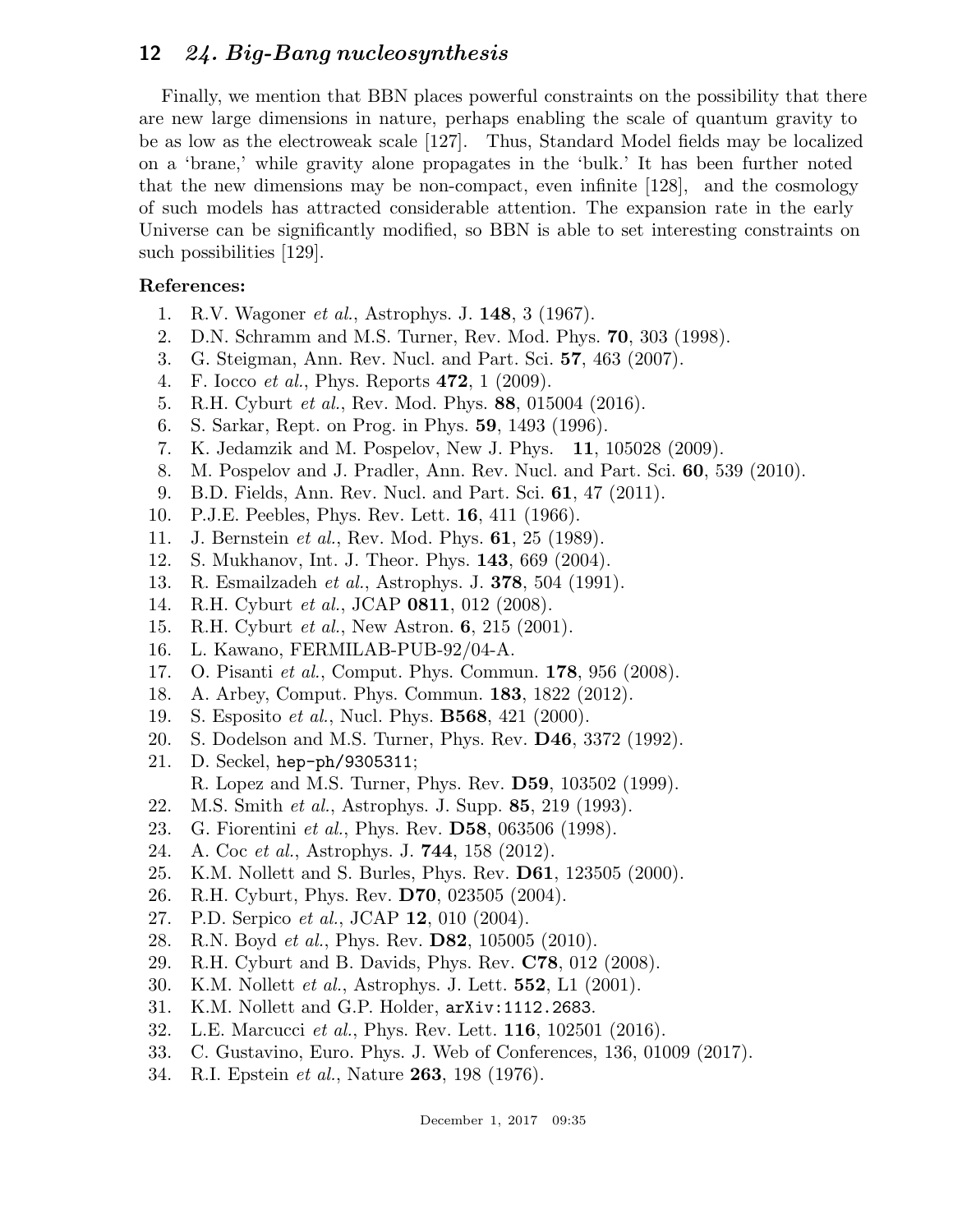- 35. B.E. Wood et al., Astrophys. J. 609, 838 (2004).
- 36. S. D'Odorico et al., Astron. & Astrophys. 368, L21 (2001).
- 37. D. Romano et al., Mon. Not. R. Astron. Soc 369, 295 (2006).
- 38. M. Pettini and D. Bowen, Astrophys. J. 560, 41 (2001).
- 39. R. Cooke et al., Astrophys. J. 781, 31 (2014).
- 40. R. Cooke et al., Astrophys. J. 830, 148 (2016).
- 41. E.O. Zavarygin et al., arXiv:1706.09512(2017).
- 42. S.A. Balashev et al., Mon. Not. R. Astron. Soc 458, 2188 (2016).
- 43. S.A. Levshakov et al., Astrophys. J. 565, 696 (2002).
- 44. M. Fumagalli *et al.*, Science **334**, 1245 (2011).
- 45. R. Srianand et al., Mon. Not. R. Astron. Soc 405, 1888 (2010).
- 46. P. Noterdaeme et al., Astron. & Astrophys. 542, L33 (2012).
- 47. M. Pettini and R. Cooke, Mon. Not. R. Astron. Soc 425, 2477 (2012).
- 48. S. Riemer-Sørensen et al., Mon. Not. R. Astron. Soc 447, 2925 (2015).
- 49. S. Riemer-Sørensen et al., Mon. Not. R. Astron. Soc 468, 3239 (2017).
- 50. J.L. Linsky et al., Astrophys. J. 647, 1106 (2006).
- 51. Y.I. Izotov et al., Astrophys. J. 527, 757 (1999).
- 52. K.A. Olive and E. Skillman, Astrophys. J. 617, 29 (2004).
- 53. M. Peimbert et al., Astrophys. J. 667, 636 (2007).
- 54. A. Peimbert et al., RMxAA 52,419(2016).
- 55. Y.I. Izotov et al., Astrophys. J. 662, 15 (2007).
- 56. E. Aver *et al.*, JCAP **04**, 004 (2012).
- 57. E. Aver *et al.*, JCAP **07**, 011 (2015).
- 58. Y.I. Izotov et al., Mon. Not. R. Astron. Soc 445, 778 (2014).
- 59. Y.I. Izotov et al., Astron. & Astrophys. 558, A57 (2013).
- 60. R. Trotta and S.H. Hansen, Phys. Rev. D69, 023509 (2004).
- 61. P.A.R. Ade et al., Astron. & Astrophys. 594, A13 (2016).
- 62. N. Christlieb et al., Nature 419, 904 (2002).
- 63. M. Spite and F. Spite, Nature 297, 483 (1982).
- 64. E. Vangioni-Flam et al., New Astron. 4, 245 (1999).
- 65. S.G. Ryan et al., Astrophys. J. Lett. 530, L57 (2000).
- 66. P. Bonifacio and P. Molaro, Mon. Not. R. Astron. Soc 285, 847 (1997).
- 67. P. Bonifacio et al., Astron. & Astrophys. 390, 91 (2002).
- 68. J. Melendez et al., Astron. & Astrophys. 515, L3 (2010).
- 69. P. Bonifacio et al., Astron. & Astrophys. 462, 851 (2007).
- 70. W. Aoki, Astrophys. J. 698, 1803 (2009);
	- A. Hosford et al., Astron. & Astrophys. 493, 601 (2009).
- 71. L. Sbordone et al., Astron. & Astrophys. 522, A26 (2010).
- 72. E. Caffau et al., Nature 477, 67 (2011).
- 73. P. Molaro et al., Memorie della Soc. Astronomica Italiana Supp. 22, 233 (2012).
- 74. X. Fu et al., Mon. Not. R. Astron. Soc 452, 325 (2015).
- 75. M.H. Pinsonneault et al., Astrophys. J. 574, 389 (2002).
- 76. A.J. Korn et al., Nature 442, 657 (2006).
- 77. M. Asplund et al., Astrophys. J. 644, 229 (2006).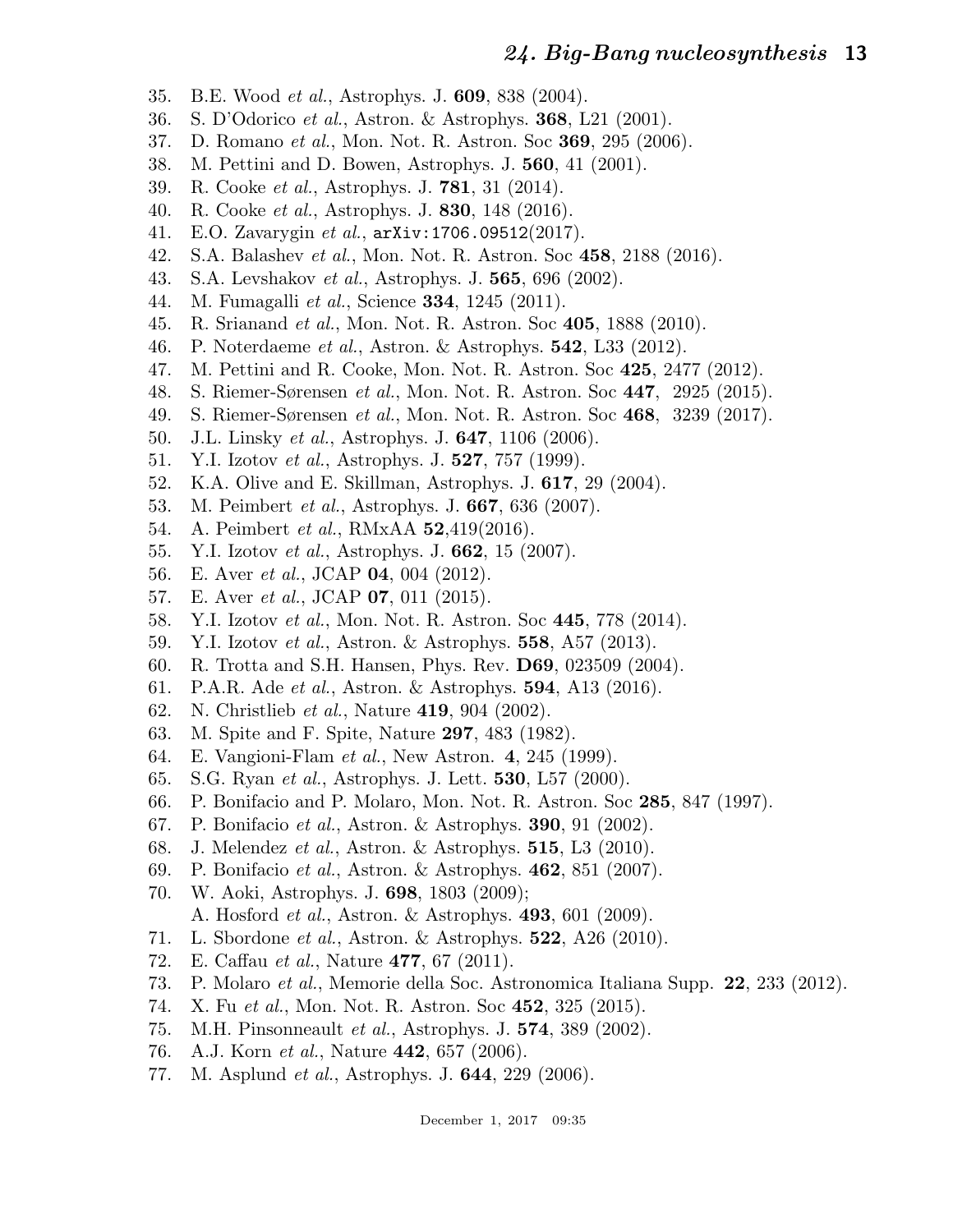- 78. K. Lind et al., Astron. & Astrophys. 554, 96 (2013).
- 79. R. Cayrel et al., Astron. & Astrophys. 473, L37 (2007).
- 80. M. Steffen et al., Memorie della Soc. Astronomica Italiana Supp. 22, 152 (2012).
- 81. T.M. Bania et al., Nature 415, 54 (2002).
- 82. K.A. Olive et al., Astrophys. J. 479, 752 (1997).
- 83. E. Vangioni-Flam et al., Astrophys. J. 585, 611 (2003).
- 84. M. Kawasaki et al., Phys. Rev. **D71**, 083502 (2005).
- 85. H. Reeves et al., Astrophys. J. 179, 909 (1973).
- 86. M. Fukugita and P.J.E. Peebles, Astrophys. J. 616, 643 (2004).
- 87. R. Cen and J.P. Ostriker, Astrophys. J. 514, 1 (1999).
- 88. G. Jungman *et al.*, Phys. Rev. **D54**, 1332 (1996).
- 89. A. Coc et al., arXiv:1307:6955.
- 90. R.H. Cyburt et al., Phys. Lett. B567, 227 (2003).
- 91. R.H. Cyburt and M. Pospelov, Int. J. Mod. Phys. E 21, 1250004 (2012); R.N. Boyd et al., Phys. Rev. D82, 105005 (2010); N. Chakraborty et al., Phys. Rev. D83, 063006 (2011); C. Broggini et al., JCAP 06, 030 (2012).
- 92. P.D. O'Malley *et al.*, Phys. Rev. **C84**, 042801 (2011); Hammache, F., et al., Phys. Rev. C 88, 062802 (2013); Paris, M. et al., Nuclear Data Sheets, 120, 184 (2014).
- 93. O. Richard et al., Astrophys. J. 619, 538 (2005).
- 94. P. Gruyters et al., Astron. Astrophys. 555, 31 (2013).
- 95. K. Jedamzik and J.B. Rehm, Phys. Rev. D64, 023510 (2001).
- 96. D.J. Fixsen et al., Astrophys. J. 473, 576 (1996).
- 97. K. Jedamzik, Phys. Rev. D70, 063524 (2004).
- 98. A. Goudelis, M. Pospelov, and J. Pradler, Phys. Rev. Lett. 116, 211303 (2016).
- 99. J.D. Barrow, Phys. Rev. D35, 1805 (1987);
	- B.A. Campbell and K.A. Olive, Phys. Lett. B345, 429 (1995);
	- L. Bergström, Phys. Rev. **D60**, 045005 (1999);
	- V.V. Flambaum and E.V. Shuryak, Phys. Rev. D65, 103503 (2002);
	- A. Coc et al., Phys. Rev. D76, 023511 (2007);
	- J.C. Berengut et al., Phys. Rev. D87, 085018 (2013).
- 100. G. Steigman et al., Phys. Lett. B66, 202 (1977).
- 101. E. Lisi et al., Phys. Rev. **D59**, 123520 (1999).
- 102. Z. Hou et al., Phys. Rev. D87, 083008 (2013).
- 103. R. Keisler et al., Astrophys. J. 743, 28 (2011).
- 104. J. Hamann et al., Phys. Rev. Lett. 105, 181301 (2010).
- 105. E.W. Kolb *et al.*, Phys. Rev. **D33**, 869 (1986); F.S. Accetta et al., Phys. Lett. B248, 146 (1990); B.A. Campbell and K.A. Olive, Phys. Lett. B345, 429 (1995); K.M. Nollett and R. Lopez, Phys. Rev. D66, 063507 (2002); C. Bambi et al., Phys. Rev. D71, 123524 (2005).
- 106. A. Coc *et al.*, Phys. Rev. **D73**, 083525 (2006).
- 107. K.A. Olive et al., Nucl. Phys. B180, 497 (1981).